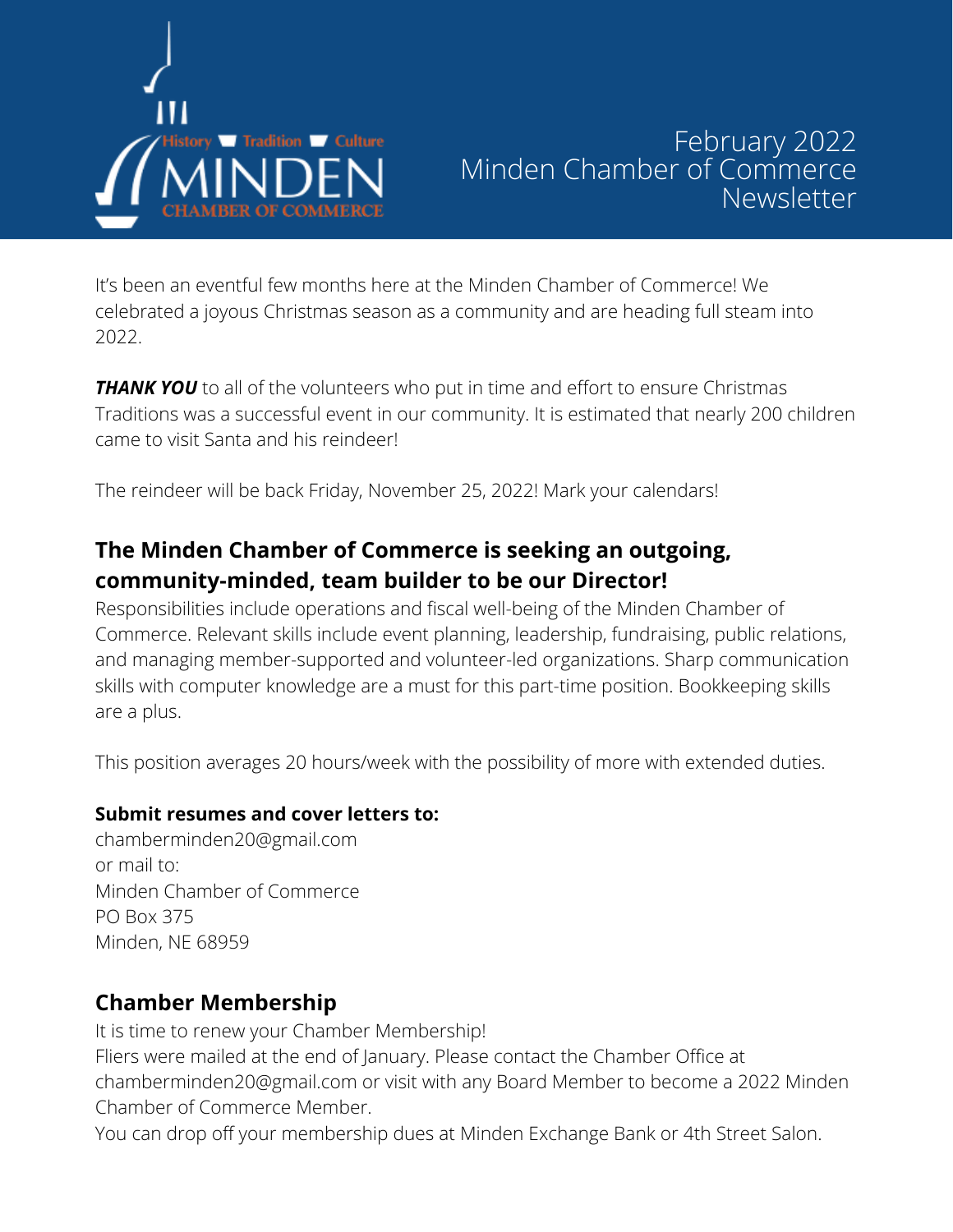

February 2022 Minden Chamber of Commerce Newsletter



# **Friday, March 18, 2022 Kearney County Fairgrounds**

# *Featuring* **JUDD HOOS BAND**

# **Doors open at 6 pm Dinner 6:30-7:30**

This is a FUN opportunity to showcase your business in our community! Purchase a table and invite current or prospective customers for a fun night of socializing and networking with other businesses in our community.

The Judd Hoos Band features drummer Shane Funk, a Minden High School Alum!

Tickets are available at 4th St Salon, Jones Group, and Joy's Floral and Gifts.

Tickets: \$30/full evening \$20/band only \$200 for a table of 8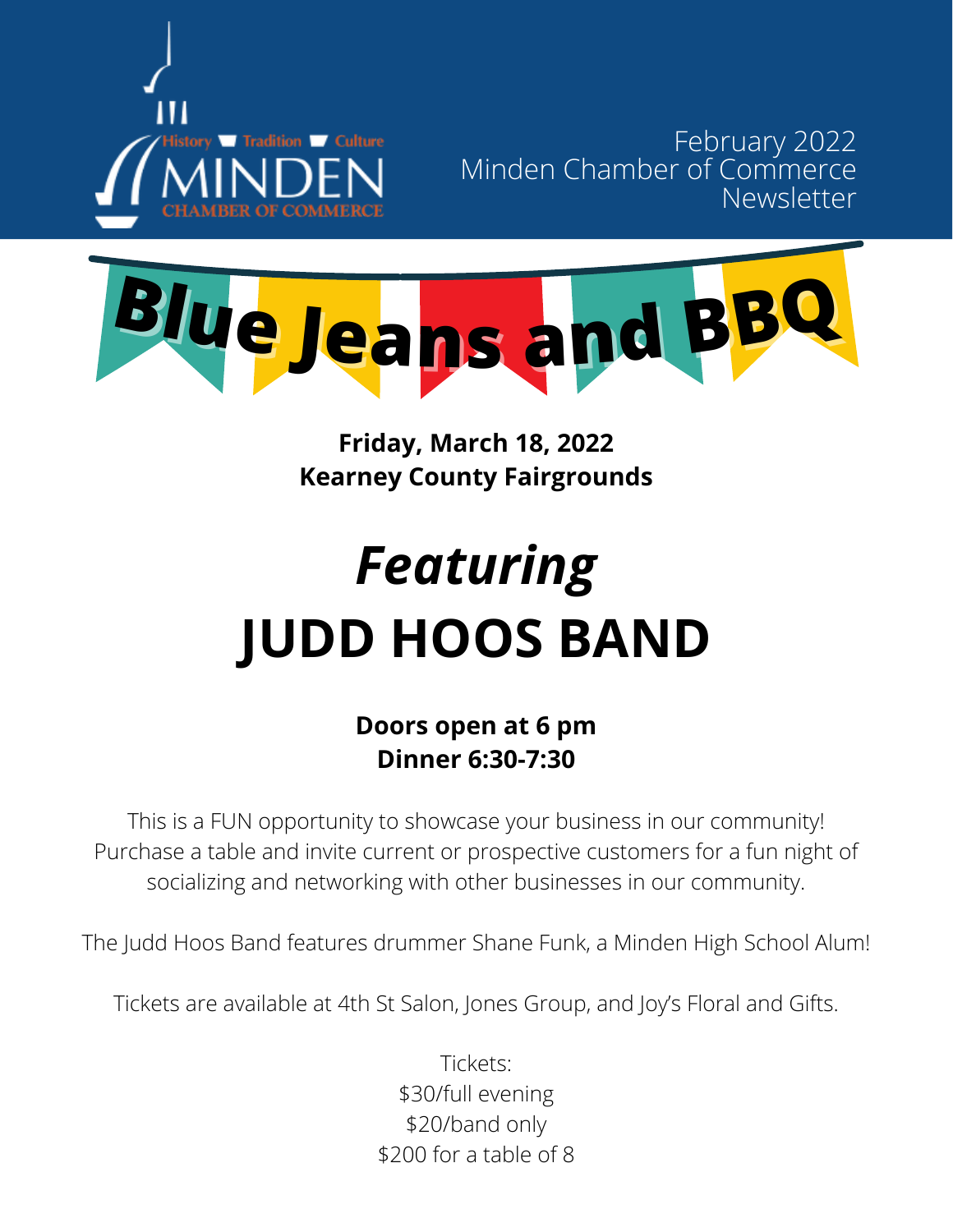

# February Tradition Leuture February 2022 Minden Chamber of Commerce Newsletter

## **Coffee with Senator Halloran**

Join Senator Halloran for coffee February 19th and March 19th from 1:30-2:30 pm at the Minden Opera House.

## **Minden COC Business After Hours**

The Minden Chamber of Commerce Board of Directors will be hosting a Business After Hours **April 8, 2022 from 5-7pm at the Windmill.** This is your opportunity to visit with Chamber and other business leaders and voice your ideas of what you'd like to see your Chamber doing for you. We want to know how we can best serve you, your business, and our community!

#### **All Class Reunion**

The All Class Reunion will be held July 22 & 23, 2022. Events will include a car show, food trucks, and family friendly entertainment. Plan to attend this fun filled weekend and SHARE details with your classmates!

### **Upcoming Dates and Events:**

June 10-11, 2022—Community Wide Garage Sales July 2, 2022—Fireworks July 22-24—All Class Reunion/Dawg Days July 30, 2022—Ag Appreciation BBQ @ Kearney County Fair October 15, 2022—Bandfest October 31, 2022—Kiddie Halloween Parade November 25-December 18, 2022—Christmas Traditions

### **2022 Board of Directors:**

Cassandra Tomsen, President; Minden Exchange Bank Nick Hansen, Vice President; McBride Realty Central Plains Living Hallie Hartman, Treasurer; L.T. Pedley Drug Hannah Dorn, Secretary; HG Images Photography Brendan Wentling; Wentling Wealth Advisors Brett Miller; Royal Engineered Composites Angie Horine; 4th Street Salon Kristi Fisher; Jones Group Sally Jurgensmier; Sculptures by Sally Chelsey Oltman; Royal Engineered Composites Cade Craig; Kearney County Health Services Abby Fiske, Youth Liaison

**Share this newsletter with your employees and network!**